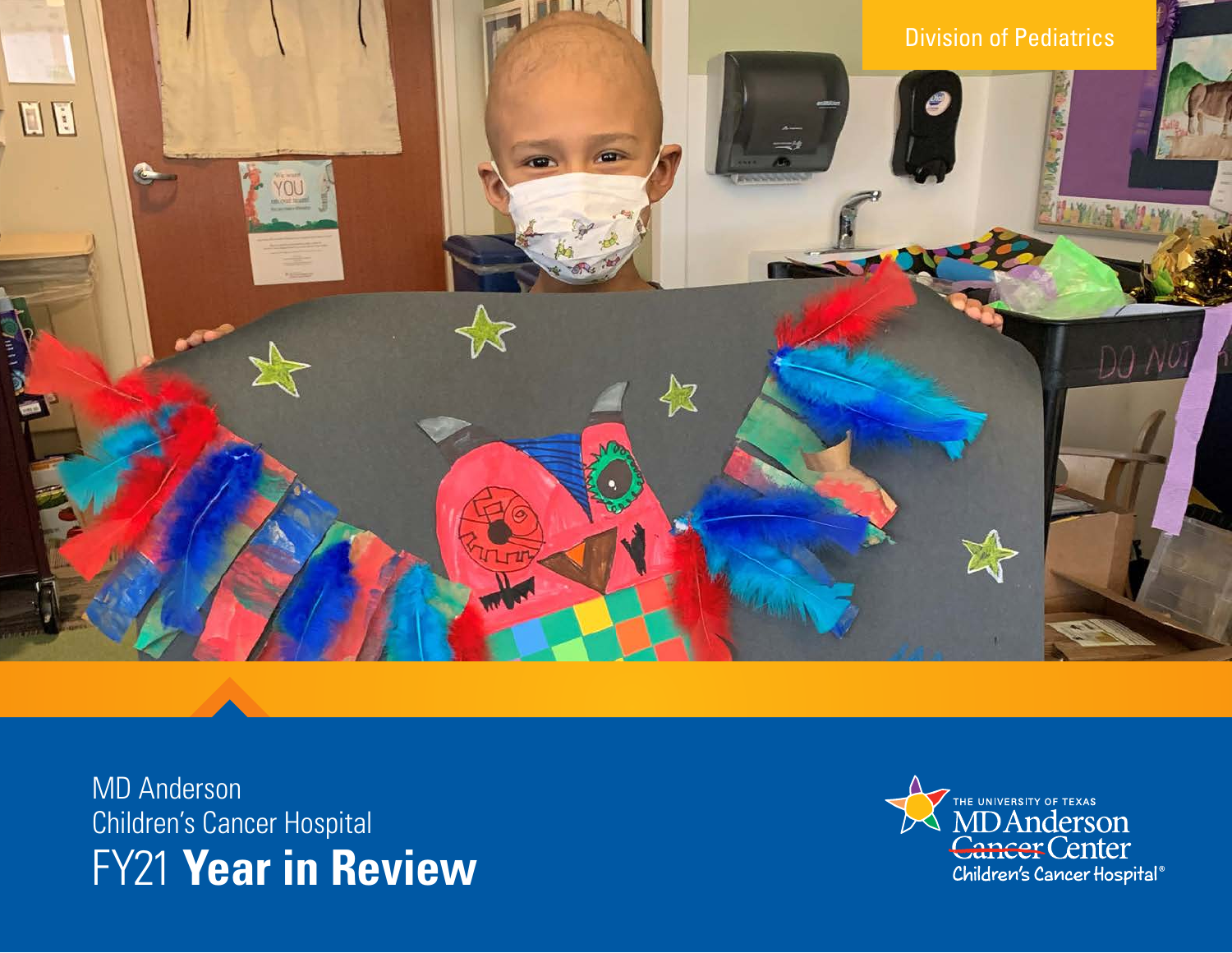One advantage of receiving treatment at MD Anderson Children's Cancer Hospital is that patients are more than just a number. We offer a personalized setting that caters to the unique needs of children, adolescents and young adults — while still having access to the resources of a major, comprehensive cancer center. But that's not to say we don't have some impressive numbers of our own. Here's a breakdown of some stats from Fiscal Year 2021:



*On the cover: Six-year-old Christian shows off his synthesis piece featuring many of the techniques he learned as a student in our Pediatric Education and Creative Arts Program: weaving, collage, mixed media, linework and other design concepts.*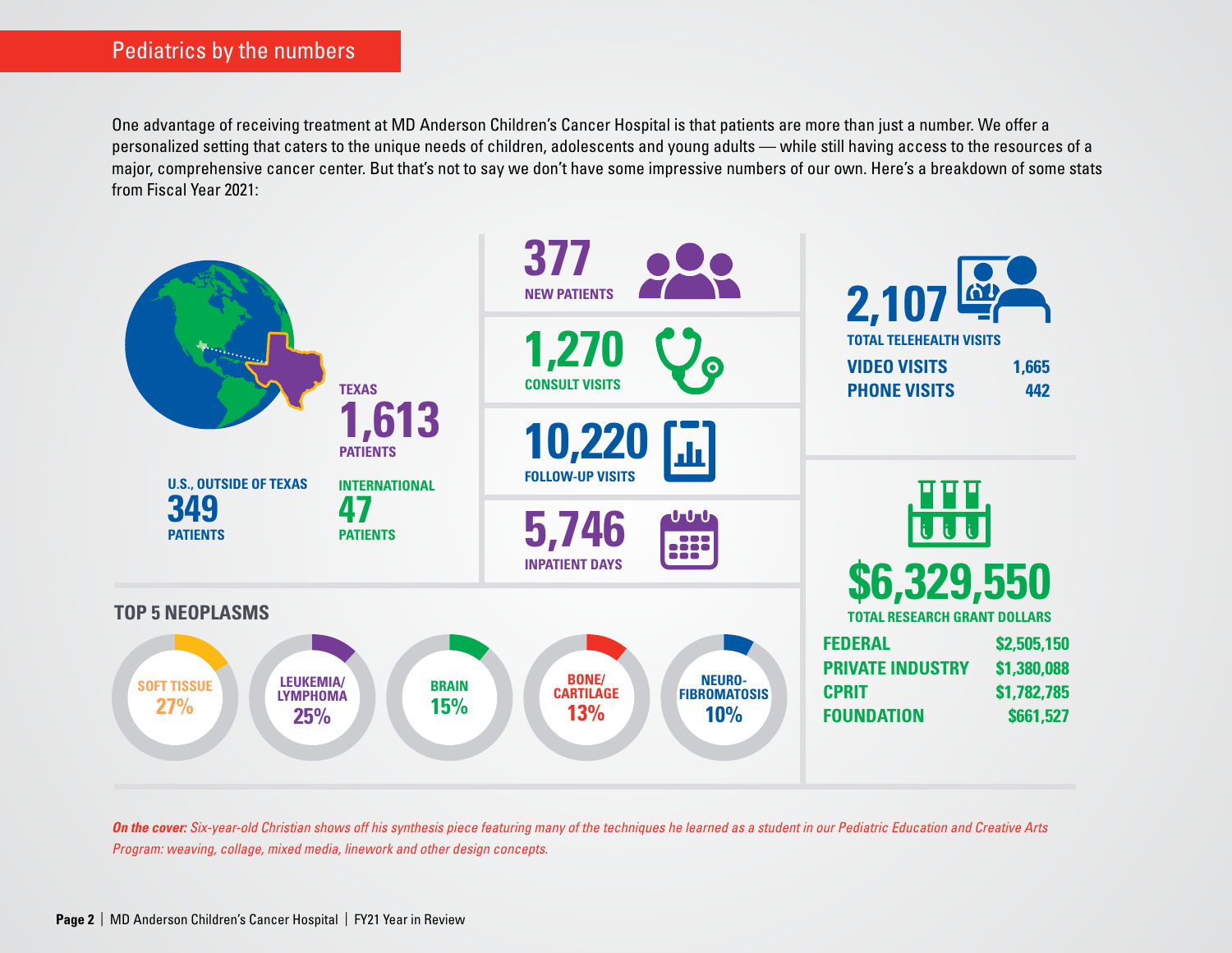### Letter from division leaders



**Richard Gorlick, M.D.** Division Head



**Lisa Hafemeister, M.H.A., F.A.C.H.E.** Executive Director and Division Administrator

During a challenging year of COVID-19 safety precautions, the arrival of the first vaccines and an unexpected winter storm that caused electrical and water outages for several days, our Pediatrics Division stands proud of the accomplishments we achieved. As a team, we helped patients and their families as they experienced one of the worst challenges of all — cancer.

The University of Texas MD Anderson Children's Cancer Hospital's multipronged approach included the continued limitation of visitors accompanying patients, using proper personal protective equipment and participating in institutional efforts to provide patients and staff with up-to-date data about the impact of the virus. Rodrigo Mejia, M.D., professor of Pediatrics – Patient Care and medical director of the Pediatric Intensive Care Unit (PICU), was the third person at MD Anderson to receive a COVID-19 vaccine. He shared information about vaccine safety with media outlets serving Spanish-speaking audiences. The Ride-Out Team remained at the Texas Medical Center campus to support patients and vital research during the February 2021 winter storm that caused outages for days in Southeast Texas.

We are proud of many patient care programmatic accomplishments in Fiscal Year 2021, including achieving an elevated status for the PICU, launching a Pediatric Hospitalist Program to more efficiently manage inpatient admissions, and working with institutional leadership to allow eligible patients as young as eight to have lab tests and select diagnostic studies performed at MD Anderson's League City location.

Pediatrics' clinical research program flourished as physician-scientists launched more than a dozen clinical trials that are among 60 studies accepting pediatric, teen and young adult patients at MD Anderson. Clinical investigators examined agents that work differently than established therapies and may have fewer side effects. Promising results were seen in a menin inhibitor for aggressive leukemias and radioimmunotherapy approaches in neuroblastoma central nervous system/ leptomeningeal metastases. Other exciting trials feature stem cell transplantation and cellular therapies for blood disorders and regenerative purposes. Our research enterprise had a phenomenal year that included 56 published manuscripts, 11 of which were accepted in journals with an impact factor of 10, while also submitting competitive grant applications. Of the published manuscripts, thirteen were funded, including three grants from National Institutes of Health that will provide \$6 million to support discoveries in the next five years. In Fiscal Year 2021, a leading sarcoma foundation recognized an esteemed senior faculty member for scientific accomplishments achieved throughout her career.

The division's educational performance earned high marks in FY21. Accomplishments include the launch of "Ask the Expert," an educational event where referring

Sincerely,

Auchand Sould

**Richard Gorlick, M.D.** Division Head

community practice and academic medicine providers were invited to a virtual presentation to learn about clinical trials available to patients diagnosed with aggressive leukemias. The Southern Association of Colleges and Schools awarded the Pediatric Education and Creative Arts Program a five-year reaccreditation. Our Pediatric Hematology/Oncology Fellowship Program earned continued accreditation from the Accreditation Council for Graduate Medical Education, and four fellows graduated from the program. Additionally, research trainees and junior faculty achieved significant milestones. One trainee earned a prestigious Odyssey Fellowship, which supports his investigation of targets in osteosarcoma lung metastases; two graduate school trainees won stipends to support their education; and junior faculty members published manuscripts in high-impact journals as first authors. Donations allowed the Adolescent and Young Adult Oncology Program to award \$46,400 in scholarships to help 31 students complete their education.

Philanthropy assisted division leadership in recognizing the strides and pandemicinduced burdens of employees. In May 2021, three Exemplary and five Citations for Excellence awards were presented to staff at the inaugural Barbara and Jerry King Pediatrics Heroes virtual awards ceremony. Jerry King is the founder and chairman of King Aerospace Corporation, and his wife, Barbara King, worked for many years as a neonatal intensive care unit nurse. Prior to the pandemic, the Kings toured MD Anderson Children's Cancer Hospital and were motivated to establish a staff recognition endowment after seeing the great care our employees demonstrated. The division's Wellness Program led other initiatives for employees, including 66 live-streamed sessions focused on creative expression, mindfulness, spiritual well-being, nutrition and exercise. When possible, inpatient nurses participated by logging on via donated tablets stored at nurses' stations. The Arts in Medicine (AIM) team recorded singing telegrams that were distributed to staff to provide cheer during Employee Appreciation Month in May. The Faris Foundation committed \$250,000 to support the AIM Program, resulting in the renaming of an employee position to the Faris Foundation Music Therapist. The foundation also furnished supplies for activities throughout the year, including a "Let there be gold" theme for Childhood Cancer Awareness Month in September.

The Division of Pediatrics' dedication to care for our patients and workforce made it possible to have a productive year despite the challenges experienced in FY21. We could not have achieved this level of success without our charitable donors, guidance from our MD Anderson Children's Cancer Hospital Advisory Board, amazing faculty and incredible team members. More than ever, we look forward to leading the way in advancing cancer treatment, research and education as we stand united in our commitment to end cancer for children, adolescents and young adults.

mi Hafemeister

**Lisa Hafemeister, M.H.A., F.A.C.H.E.** Executive Director and Division Administrator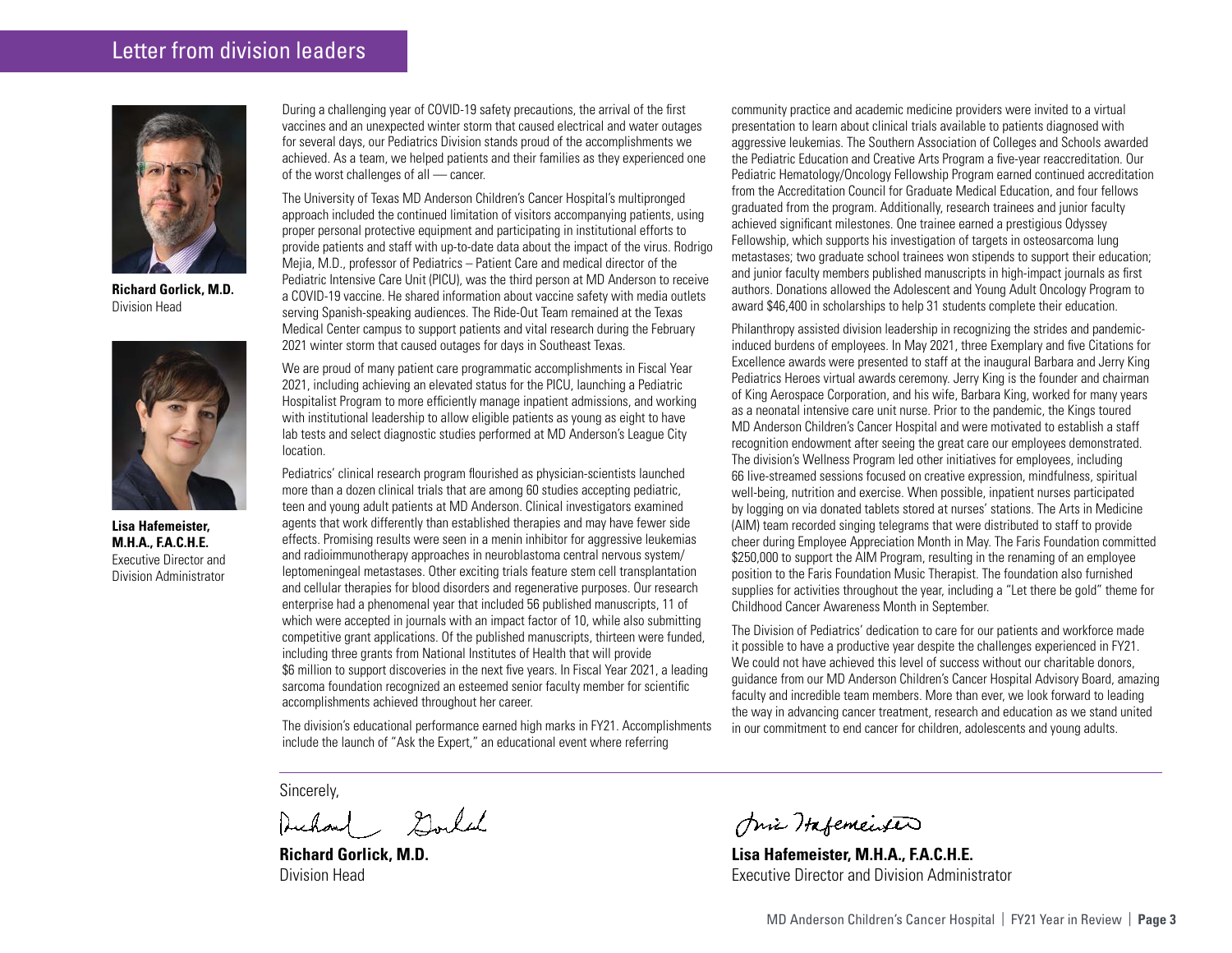

## **New clinical services in League City**

The MD Anderson Children's Cancer Hospital team worked with institutional leaders to plan and open new pediatric-focused clinical services at MD Anderson League City. As of Sept. 7, 2021, some patients as young as eight years old can be seen at the facility for laboratory testing and diagnostic imaging. To meet future demand, plans are in the works to expand at the site with a pediatric outpatient clinic.



# **PICU opens for managing complex cases**

The Pediatric Intensive Services Center was redesignated as a Pediatric Intensive Care Unit (PICU) in September 2020 after a two-year process that saw the recruitment of additional intensivists and added clinical capabilities. The unit serves patients as young as six months through young adulthood as they undergo complex therapies that might require more monitoring and support than patients on a general floor. Rodrigo Mejia, M.D., professor of Pediatrics – Patient Care, serves as the PICU medical director, and Patricia Amado, R.N., M.S., C.N.L., is the PICU nurse manager.



# **Inpatient setting adds Hospitalist Program**

In response to an increased number of inpatients requiring help with a variety of acute and chronic conditions, MD Anderson Children's Cancer Hospital launched a Hospitalist Program under the direction of Rachna Sheth, M.D., assistant professor of Pediatrics – Patient Care. In collaboration with each patient's primary oncologist, Sheth and team manage admissions, provide general medical care and order labs and diagnostic work for patients.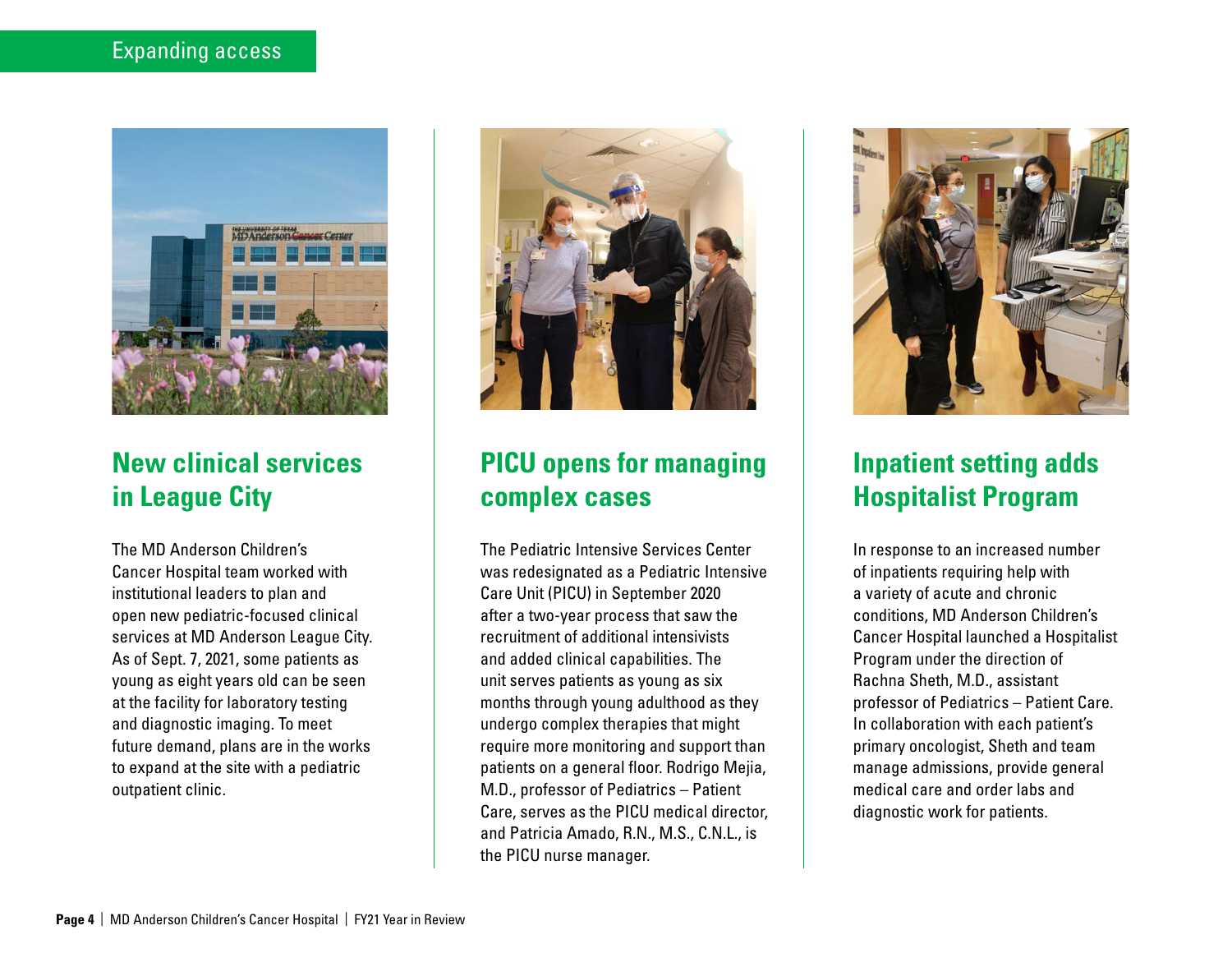

Madelyn Garcia recently celebrated her fourth birthday — and the fact that she's in remission after participating in the menin inhibitor SNDX-5613 clinical trial.

#### **Pediatric researchers seek alternatives for refractory and treatment-resistant cancers**

The Pediatric Clinical Trials Program continues to provide a powerful armamentarium of therapies to young patients with cancer, with 60 active studies launched in our division and multiple departments at MD Anderson— plus 15 more in the pipeline — exploring new treatments for various forms of cancer. Jonathan Gill, M.D., associate professor of Pediatrics – Patient Care and program director, has facilitated an increasing number of industry-sponsored trials based on mutations seen in rare leukemias, as well as targeted therapies delivering treatment directly to tumors.

Branko Cuglievan, M.D., assistant professor of Pediatrics – Patient Care and Leukemia/Lymphoma section chief ad interim, is collaborating on a Phase I/II trial for leukemia patients (infants to adults) with the mixed lineage leukemia/ KMT2A gene rearrangement or the nucleophosmin 1 mutation. The study is evaluating the novel menin inhibitor SNDX-5613, a small molecule agent which investigators believe is a promising therapy for resistant leukemia. Read the story on page 6 to meet a young patient named Dominick who is currently participating in this trial.

Douglas Harrison, M.D., associate professor of Pediatrics – Patient Care and our pediatric medical director, was principal investigator of a Phase II/III study for patients with neuroblastoma metastases that examined intracerebroventricular radioimmunotherapy using  $1<sup>131</sup>$ -omburtamab. The monoclonal antibody attaches to the surface of neuroblastoma cells and delivers short-range radiation to the cancer while reducing impact to healthy cells and the surrounding microenvironment. Investigators believe the iodine radiation damages the cancer cells' DNA to help control the disease.

#### **Pediatric faculty lead the field in immunotherapy management and safety**

The Pediatric Stem Cell Transplantation and Cellular Therapy (SCT-CT) Program continues to lead the international oncology community when it comes to safely administering immunotherapy to young patients. Groups from across the globe, including MD Anderson's CAR T Cell Therapy-Associated Toxicity (CARTOX) Program, participated in a panel that offered consensus recommendations for the "diagnosis, grading and management of toxicities from immunotherapies in children, adolescents and young adults with cancer." The manuscript was published in the Feb. 19, 2021 issue of Nature Reviews Clinical Oncology with the program's inaugural fellow, Dristhi Ragoonanan, M.B.B.S., as first author.

In 2019, SCT-CT Program faculty, led by Kris Mahadeo, M.D., M.P.H., associate professor of Pediatrics – Patient Care and SCT-CT section chief, published the first consensus paper on the subject. The American Society of Transplantation and Cellular Therapy incorporated the group's suggestions into the official grading system of cytokine release syndrome and immune cell-associated neurotoxicity syndrome. In the 2021 paper, the team updated guidelines, addressing biospecific T cell engagers and immune checkpoint inhibitors. Authors explored questions about post-chimeric antigen receptor (CAR) T cell therapy disease surveillance, re-immunization, infectious prophylaxis and immune reconstitution. The paper went on to highlight the importance of baseline organ assessment and the use of age-appropriate criteria when assessing vital signs, laboratory values and cognition. These consensus recommendations can now be adapted to support pediatric and AYA patients at other health care institutions.

-----

*These are just a few of the research accomplishments from our faculty. [Learn more](https://www.mdanderson.org/research/departments-labs-institutes/departments-divisions/division-of-pediatrics/faculty-staff.html) about our clinical and research faculty.*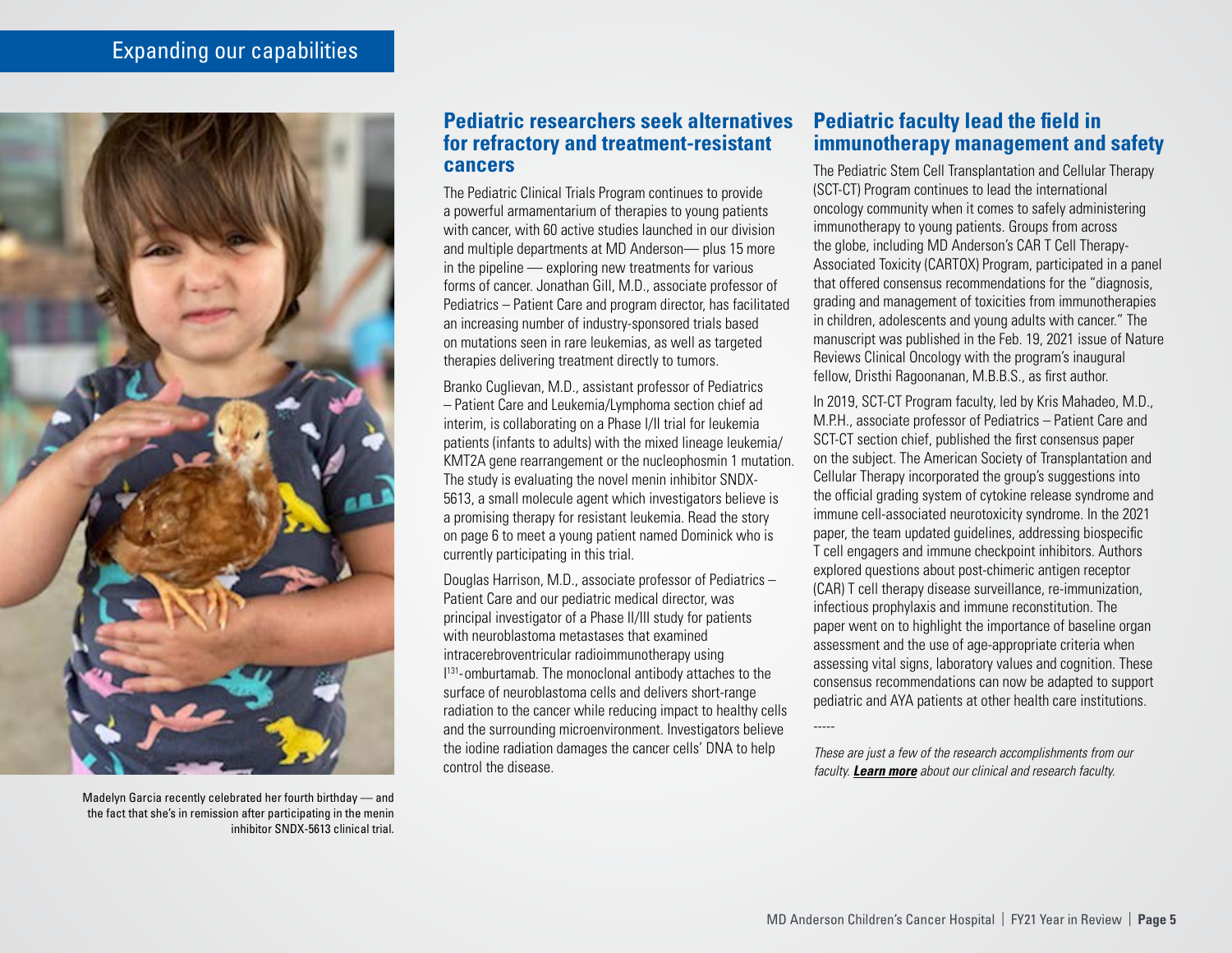# **Clinical trial offers young leukemia patient a bright future**

*"We were told there was nothing else for us to try in Florida. But MD Anderson offered us a chance to beat the leukemia."* 

Dominick Nino was an otherwise healthy kid when he first complained to his mom about sore feet and bruising in his lower legs. They both attributed the symptoms to playing soccer and tried some home remedies — but things continued to get worse. A trip to the emergency room revealed it was leukemia.

"We were shocked," his mom, Yesica Nino, recalls.

The community hospital in Naples, Florida transferred Dominick to a larger hospital in Fort Myers that had more experience treating pediatric cancer patients. After several regimens of chemotherapy, his disease proved stubborn. April DePombo, D.O., his primary oncologist in Florida, completed her fellowship at MD Anderson Children's Cancer Hospital. She recommended that Dominick travel to Houston for access to the latest clinical trial therapies.

"We had already consulted with some doctors at MD Anderson prior to the referral, so Dominick and I got on a medical flight there as soon as possible," Yesica says. "When we arrived in September, we learned so much about his leukemia and the mutations that make it unique."

Dominick has acute myeloid leukemia (AML). Under the care of David McCall, M.D., assistant professor of Pediatrics – Patient Care, Dominick enrolled in a clinical trial that addresses the MLL and FLT3 genetic hallmarks of his form of leukemia. He is currently in remission.

The trial Dominick is part of explores the effectiveness of a menin inhibitor called SNDX-5613. Branko Cuglievan, M.D., assistant professor of Pediatrics – Patient Care, leads the study's pediatric arm. To advance new therapies like this, researchers must first perform a tremendous amount of work in the laboratory to prove that the concept has the potential to help patients. This highly technical work is expensive and time-consuming, but philanthropy can play an important role in facilitating and accelerating the drug development process.

"Major research funding is typically done through government-supported grants," Cuglievan explains. "However, when talented researchers only have early-stage data to support a new idea, obtaining grant support is challenging. Philanthropy allows promising projects to mature and acquire additional data before becoming a blockbuster that sustains itself with competitive grants."

Next for Dominick is a stem cell transplant. His sister, Bianca, will be his donor.

"We were told there was nothing else for us to try in Florida," Yesica says. "But MD Anderson offered us a chance to beat the leukemia. To everyone who is doing this kind of research and donating to this kind of research, thank you. It is so important to our family."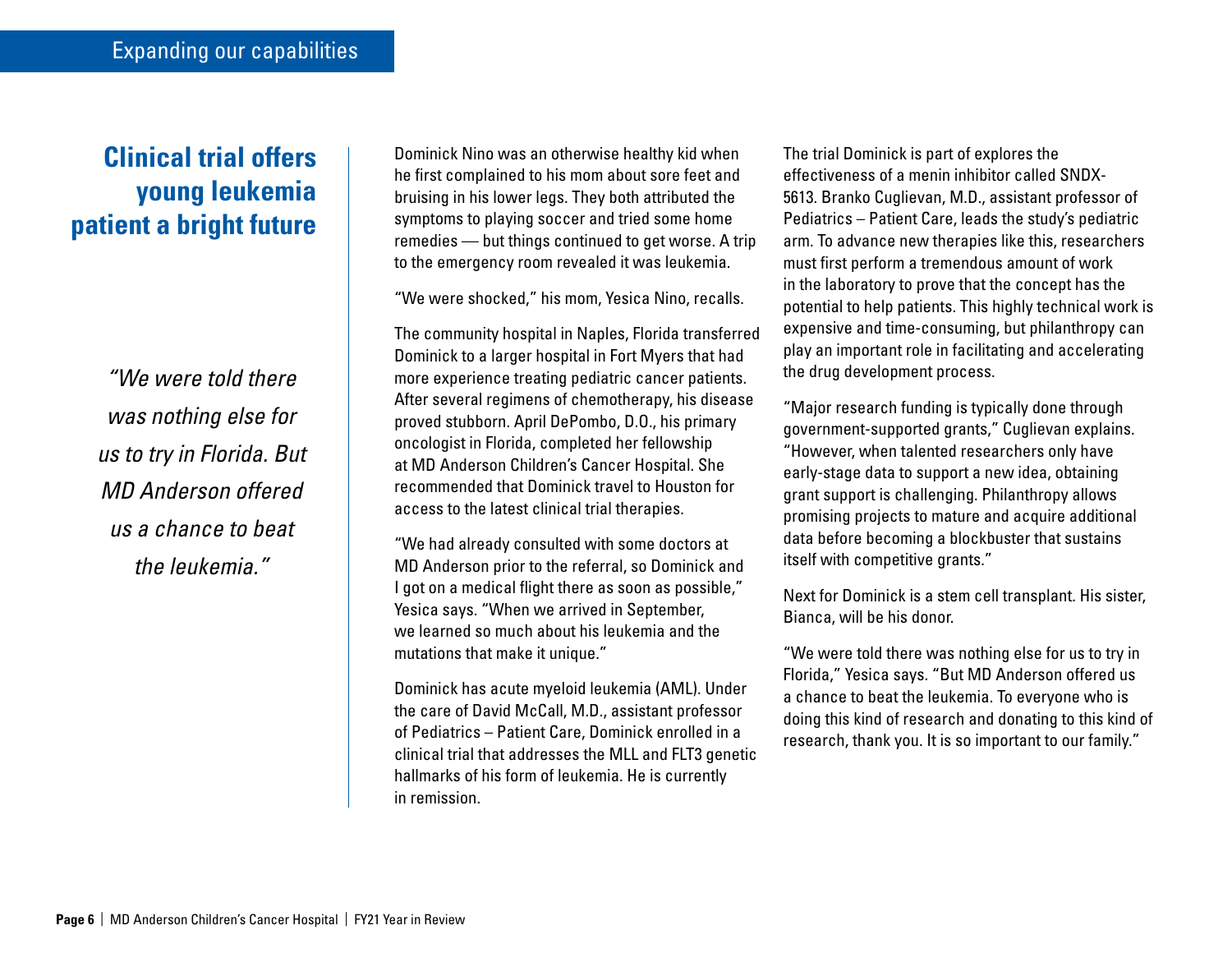

When Dominick Nino's form of leukemia proved difficult to treat, his family traveled from Florida to MD Anderson for expert care and access to the latest clinical trials.

#### **15th Annual Houston Santa's Elves**

### Help Santa deliver a sleigh full of hope



#### **Santa's Elves deliver again**

Thank you to Santa's Elves for another successful winter fundraiser. The group is a long-standing supporter of MD Anderson Children's Cancer Hospital and was able to raise a total of \$268,220 for pediatric sarcoma research — science that explores a type of cancer that affects many of our Adolescent and Young Adult (AYA) patients. Paige, Michael and Patrick Fertitta generously provided a \$100,000 match incentive to encourage gifts. We are thankful to all who participated!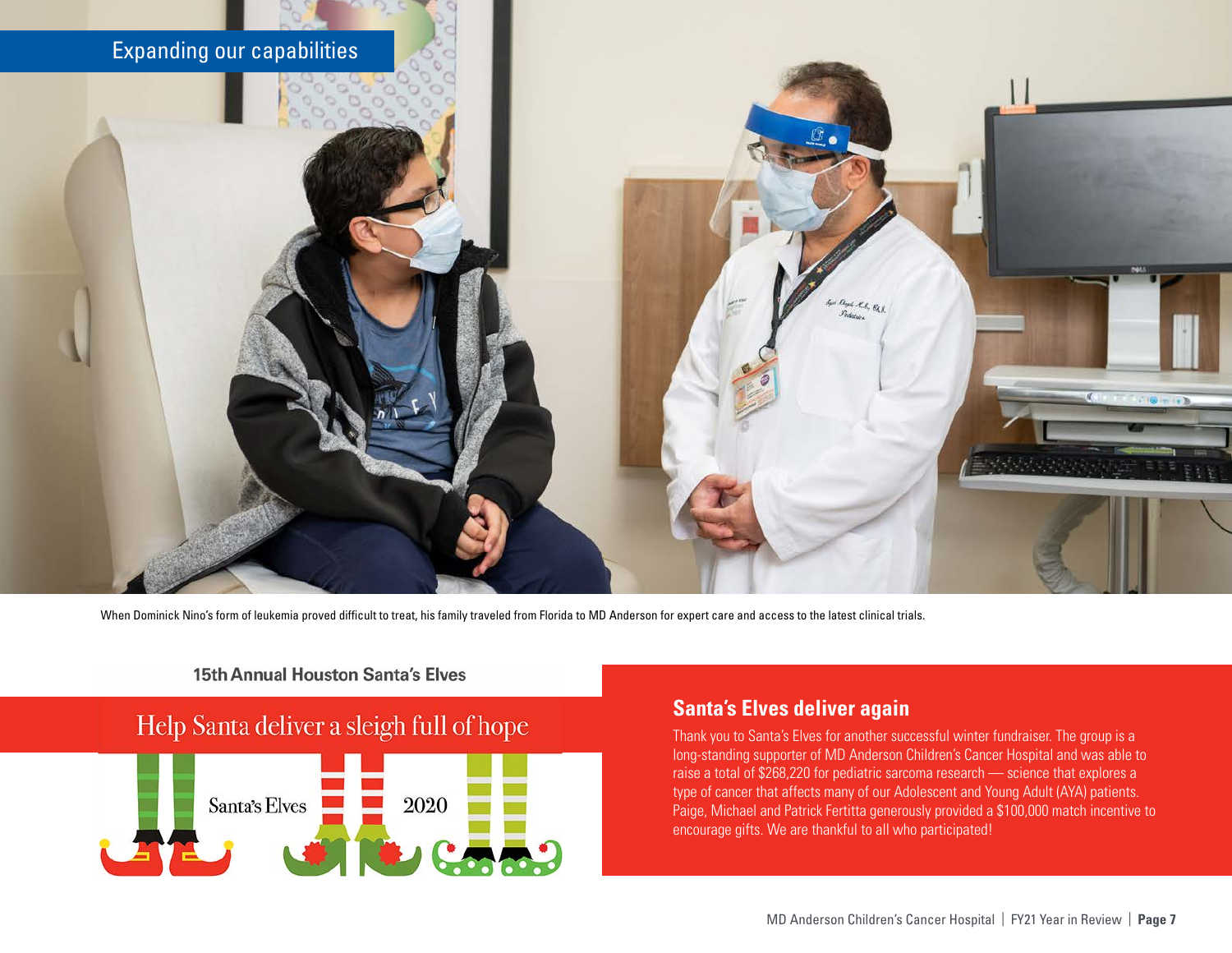#### Support programs

Our Pediatric Support Programs are essential to successfully address the mental and social health needs of our young patients. The support teams are also determined to ease the cancer burden on pediatric patients and their families while still following social distance safety measures.



Our teachers share books with patients that encourage them to share their emotions using their impressions of color to help open up conversations.

### **Education and Creative Arts Program**

The Education and Creative Arts Program, whose mastersprepared teachers work with pre-K through 12th grade inpatients in the classroom and at their bedside, helps patients remain at or above grade level as they go through cancer treatment. "The School," as it is often called, was recently awarded a five-year reaccreditation by the Southern Association of Colleges and Schools. School staff introduced Reading with a Twist, which features weekly virtual literacy sessions combined with interactive art activities. The group held the first annual celebration of the Early Childhood Program with five fun-filled days: Music Monday, Tasty Tuesday, Work Together Wednesday, Artsy Thursday and Family Friday.



Visual arts programming provides patients with an outlet for their emotions, ideas and creative development.

### **Arts in Medicine**

The Arts in Medicine (AIM) team connects with patients and their families both in person and online in a variety of arts-based programs and services. This includes music therapy, bedside art sessions and collaborative community arts projects. Thanks to philanthropic support from The Faris Foundation, the AIM team was able to provide art-filled boxes to navigate safety measures during the onset of the COVID-19 pandemic, while still providing materials for patients to explore their creativity. Employees hosted a virtual talent show for patients, collaborated with the Houston Symphony on nearly 100 virtual visits and delivered more than 400 singing telegrams as part of staff wellness efforts.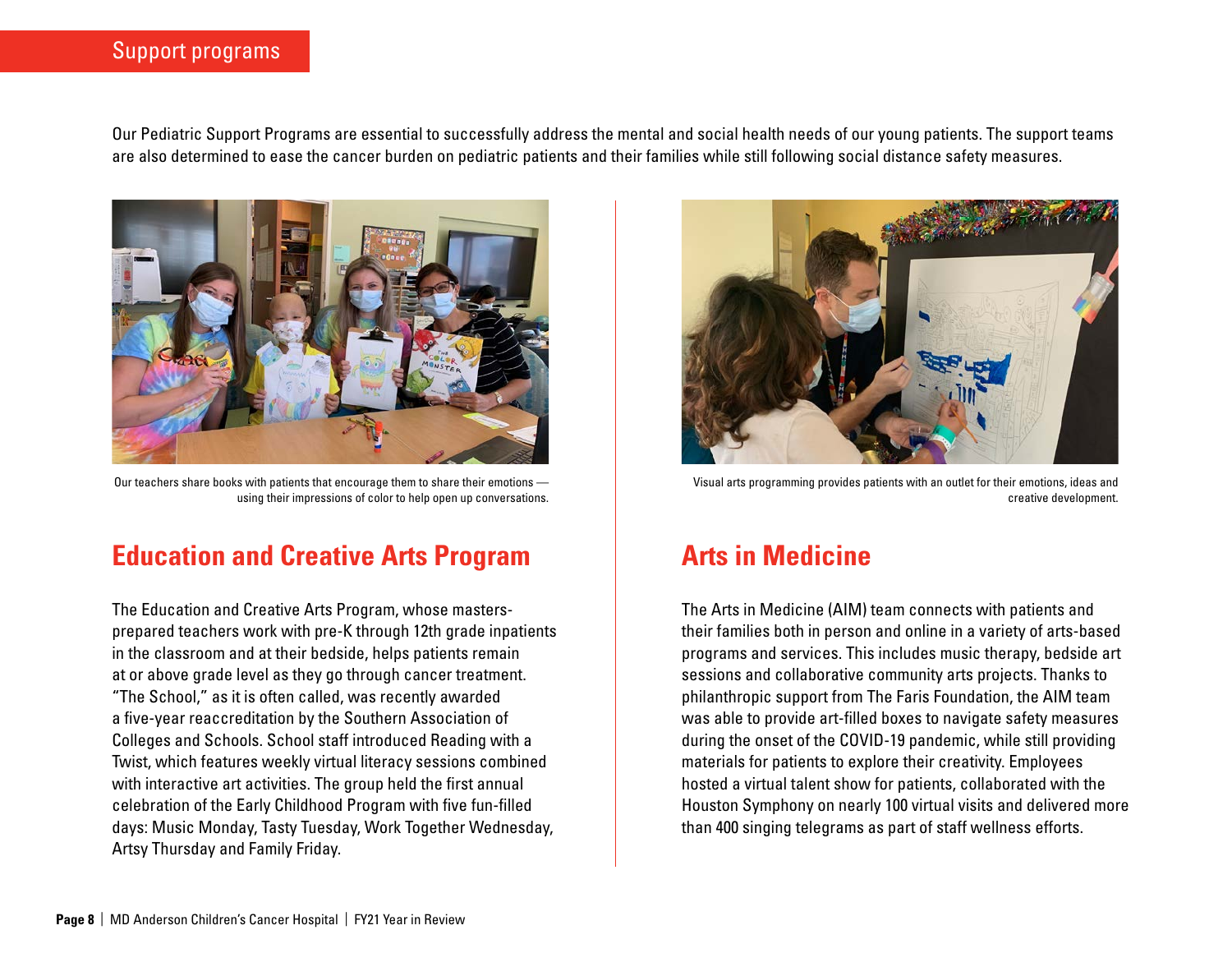

The annual Teddy Bear Clinic gives pediatric patients the chance to roleplay by being clinical workers. Thanks to Bennett's Bears, each participating patient had their own cuddly "patient" to care for.

## **Child Life**

The Child, Adolescent and Young Adult Life Program — known simply as Child Life — serves patients' psychological needs by preparing them for exams, surgeries and other medical procedures while working with families to recognize special milestones like birthdays, graduations and holidays. This past year, the Child Life team presented its Teddy Bear Clinic in a truly innovative way, creating an artistic cart that integrated a CT scan, pharmacy and surgical bay. Kids received bears courtesy of longtime donor Bennett's Bears, so they could perform some of the same medical services they receive. Marking milestones, such as honoring lives lost, is also part of Child Life's commitment to families and our pediatric community. For the first time, a virtual memorial service provided a touching moment of remembrance while prioritizing social distancing. The program included music, recognition of each patient with a candle lighting, sibling acknowledgement and other family activities.

# **Camps and Special Events**

Our Camps and Special Events programming virtually changed its address last year from MD Anderson Children's Cancer Hospital to Zoom, which gave patients, siblings and families an opportunity to interact no matter where they were in the world. The program provided three engagement opportunities over the summer: Camp Family Night, Camp H-Town for younger kids and Camp AOK for teens. These camps typically take place in person at various campsites, but during the pandemic, the team provided an array of fun on a virtual platform.

Activities included game shows, arts and crafts, guest speakers and much more. Each camper received a box of goodies and played a Houston-themed version of Wheel of Fortune, which fostered friendly competition between patient teams and camp advisors. Other fun included a live demonstration from chef Macey Maples on how to make bobotie, a spicy South African casserole. She answered questions about her training and career goals and encouraged campers to pursue their vocational dreams. Brenna Huckaby, two-time Paralympic gold medalist, shared her experience as a cancer survivor who broke barriers to accomplish her goals. When she was younger, Brenna attended one of the MD Anderson Children's Cancer Hospital camps and special event ski trips, which inspired her to dream big.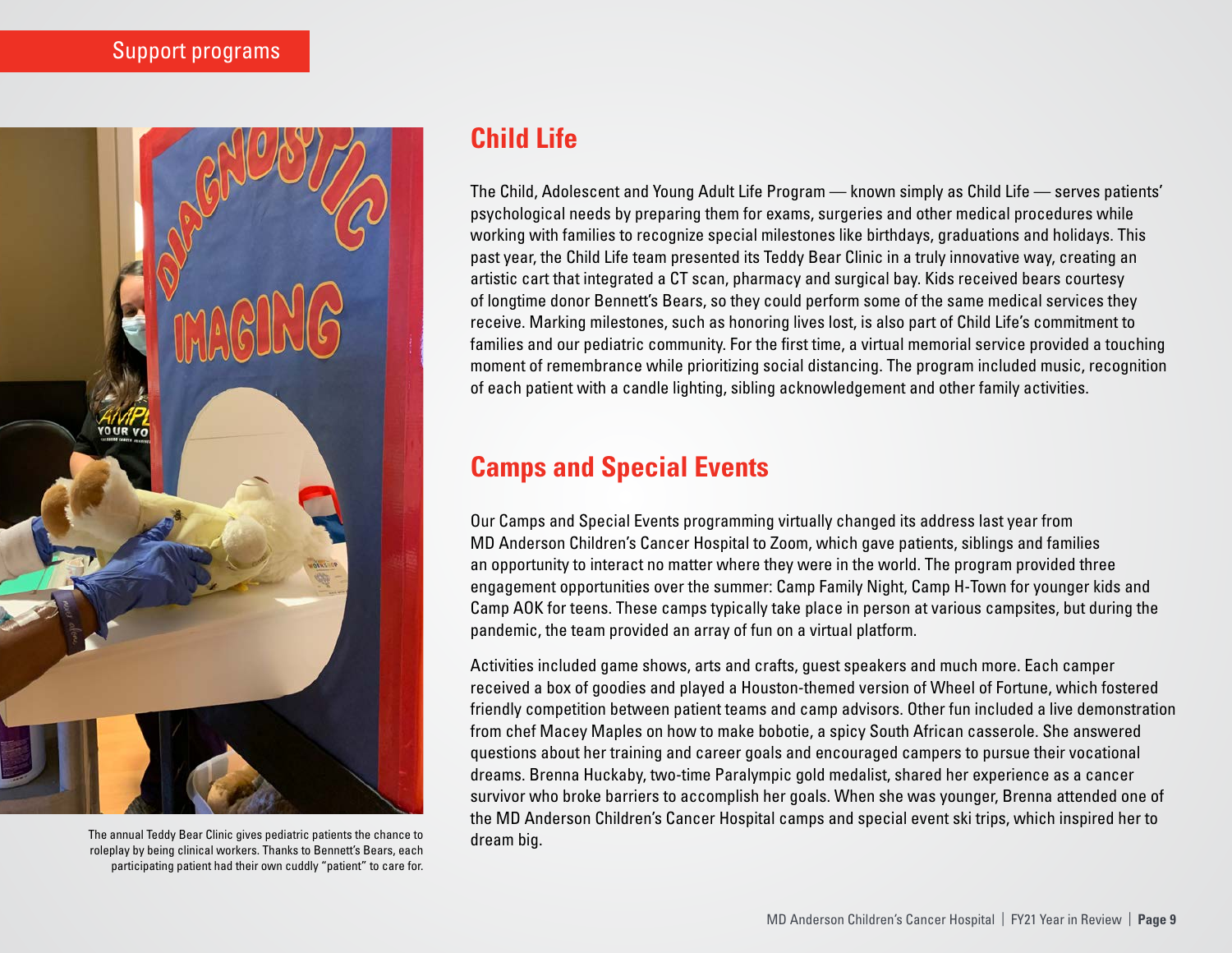### Going virtual













These Young Adult Advisory Council (YAAC) members had a message to share following a socially distanced MD Anderson Boot Walk to End Cancer® with members of their own family. YAAC is one of four councils that help MD Anderson Children's Cancer Hospital meet the unique needs of young cancer patients.

## **Online connections bring AYA patients together**

The division's Adolescent and Young Adult (AYA) Oncology Program provided care to almost 900 patients across 1,500 visits last year. The program awarded \$46,400 in 31 scholarships to patients seeking higher education and helped more than 200 patients preserve their fertility options prior to treatment. MD Anderson Children's Cancer Hospital hosted the 11th Annual Texas Adolescent and Young Adult Conference as an entirely virtual experience for the first time, engaging over 440 attendees with expert speakers and patient panelists from around the world.

Despite the challenge of fostering connection in a socially distanced world, the AYA team successfully created a virtual infrastructure that provided many opportunities for patients to interact with each other and support personnel. In FY21, the program achieved more than 1,550 logins to 160 online activities ranging in nature from support groups, arts and crafts, music therapy sessions (supported by The Faris Foundation), cooking classes, book club meetups (with books donated by author and speaker Brené Brown), and educational sessions on survivorship guilt and advance care planning. Kendra Scott, the Austin-based jeweler and friend of MD Anderson Children's Cancer Hospital, also provided a special weblink for participants to select gems that were later returned to them as custom-made jewelry.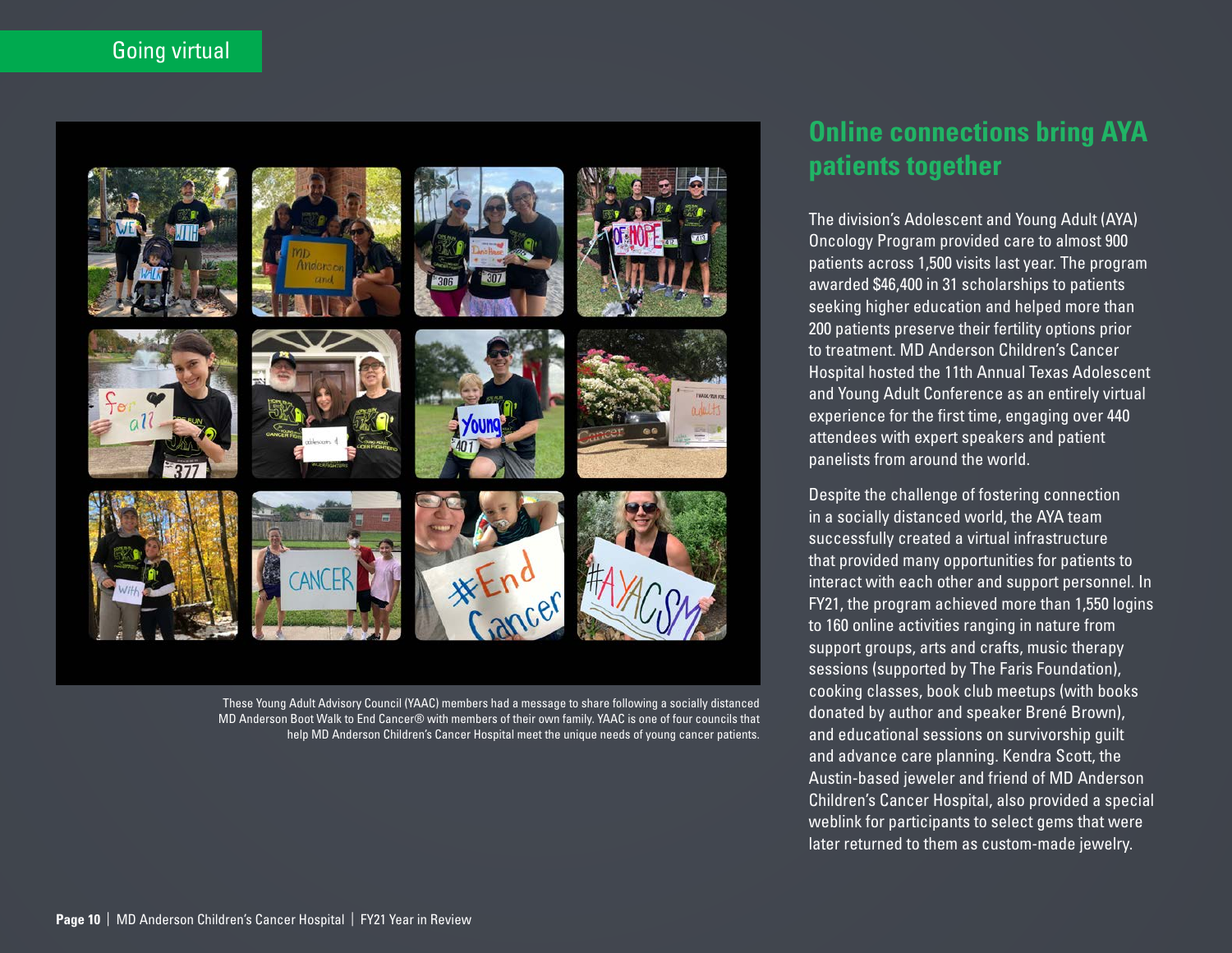**Education** 



Solid Tumor Jeopardy proved to be a fun and productive way to educate faculty and fellows on a variety of clinical issues.

2021 fellowship graduates were (left to right): Usman Baig, M.B.B.S. (advanced), Sumit Gupta, M.D., Avis Harden, M.D., and Dristhi Ragoonanan, M.B.B.S.

## **Preparing future generations of oncology leaders**

The three-year Pediatric Hematology/Oncology Fellowship Program earned continued accreditation from the Accreditation Council for Graduate Medical Education (ACGME) in January 2021, and the division added a critical care rotation for trainees in the UTHealth Critical Care Medicine Fellowship.

As going virtual became the "new normal" in FY21, Priti Tewari, M.D., associate professor of Pediatrics – Patient Care and Fellowship Program director, worked with MD Anderson Information Systems staff and division leadership to make the formal education more flexible, innovative and effective. Pediatric faculty enjoyed the challenge of teaching and presenting clinical situations using additional visual and interactive techniques. One of the more popular online activities was "Solid Tumor Jeopardy," introduced by Jonathan Gill, M.D., associate professor of Pediatrics – Patient Care and director of the Pediatric Clinical and Translational Research Program. Participants

were quizzed and supported each other on camera through patient scenarios involving translocations and issues with the kidneys, liver and other organ malignancies. "We are so proud of the creative and supportive learning environment our faculty developed to continue delivering high quality training," Tewari says.

The division held a hybrid in-person/online ceremony honoring four fellows who graduated in June 2021. Accomplishments during their training included presenting to the MD Anderson Children's Cancer Hospital Advisory Board about COVID-19 rates and preventive efforts, becoming a co-awardee of a foundation grant supporting the investigation of brain cancer treatment options and publishing papers in Neuro-Oncology and Frontiers in Oncology. The graduates started their fellowship journey prior to the pandemic and were also able to give in-person poster presentations, lead talks at annual meetings and facilitate critical care conferences focused on best practices for responding to complications that occur in patients undergoing transplantation and cellular therapies.

More than 70 doctors applied to join the July 2021 incoming class, and for the first time,

Pediatric chief fellows participated in the selection of applicants. Four candidates were ultimately admitted. Tewari said a benefit of online interviews is that it saves time and travel expenses for many of the applicants. "Of note, probably half of the candidates we interviewed had never been to Houston," she recalled.

The division also has three one-year medical fellowship programs. Sajad Khazal, M.B.Ch.B., assistant professor of Pediatrics – Patient Care, directs the Pediatric Stem Cell Transplantation and Cellular Therapy Fellowship Program. Karen Moody, M.D., associate professor of Pediatrics – Patient Care, directs the Pediatric Hospice and Palliative Medicine Fellowship Program.

-----

*Please support pediatric research, patient programming and education efforts at MD Anderson Children's Cancer Hospital. www.mdanderson.org/donatecch*